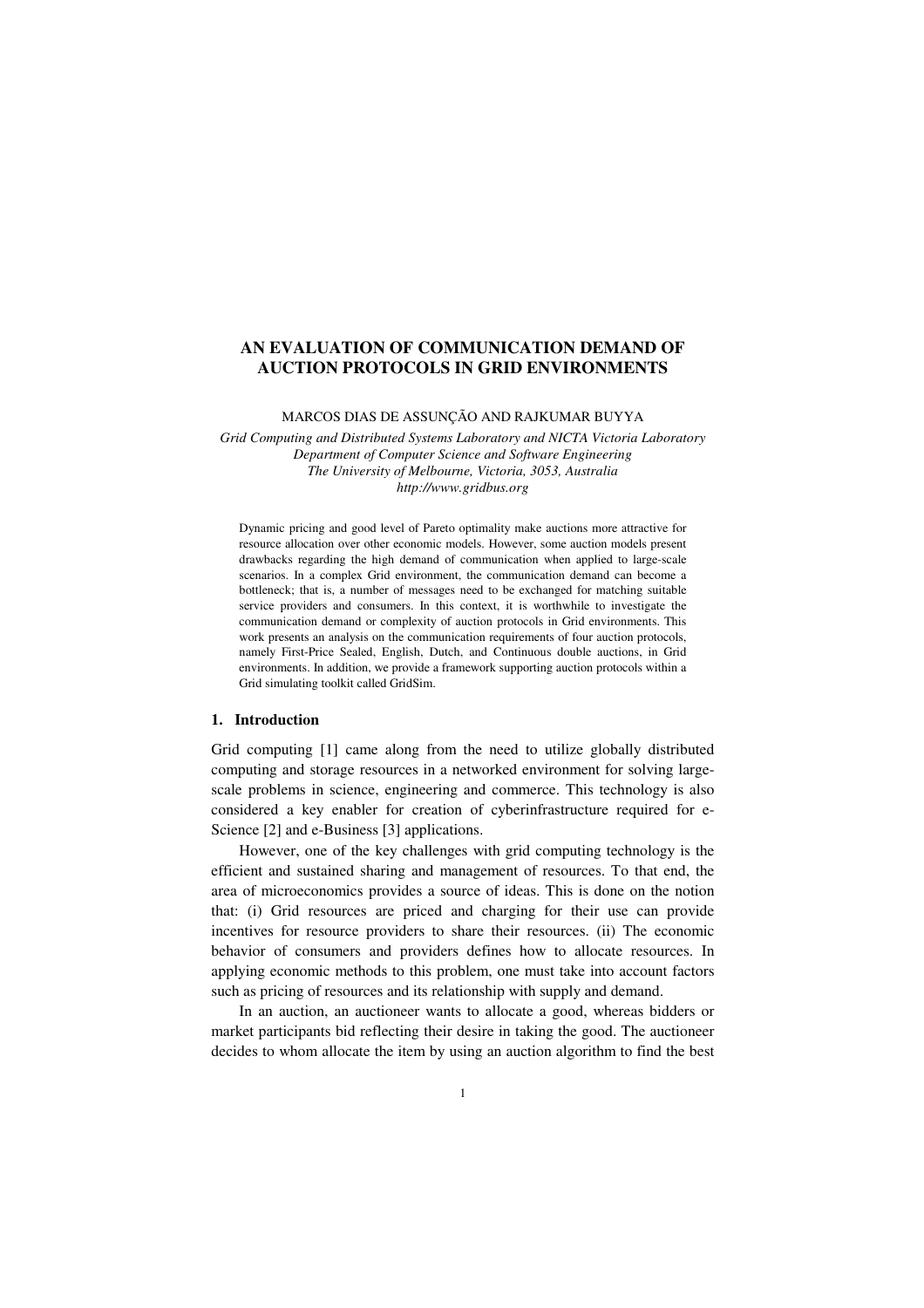bid. Auctions provide a method for determining prices based on bidders' bids, which reflect demand, and owners' reserve prices, which reflect supply abundance or scarcity [4][5]. This way, auctions simplify the allocation problem by summarizing the bidder's wishes and owners' offers in terms of price.

Auctioning models are a source of solutions to the challenge of resource allocation in Grid because they provide a decentralized structure, are easier to implement than other economic models and respect the autonomy of resource owners. The dynamic nature of the Grid requires mechanisms where resource users and owners can agree upon the amount of resources they will use and the price paid for them. Auctions allow owners and users to establish prices to resources in the Grid and guarantee social efficiency in resource allocations. However, auctions present some drawbacks regarding the demand they place on communication i.e., interactions involved in negotiation of service price. In a complex Grid environment, the communication requirements of some auction models may become a bottleneck. Thus, it is important to analyze such economic models from a communication complexity perspective in order to identify the requirements of different auction protocols when applied to Grid environments.

In this work, we investigate the communication requirements of four auction protocols in Grid environments, namely First-Price Sealed-Bid, English, Dutch and Continuous double auctions. Since the amount of information carried by messages in auctions varies with different scenarios, we measure the number of messages exchanged and then identify the suitability of each strategy to Grid computing in terms of communication complexity. In addition, we contribute towards the development of a framework for realizing auction protocols in the GridSim simulator [6], which simplifies the task of development and evaluation of auction models for resource management under different scenarios in simulated Grid environments.

The rest of the paper is organized as follows. We present the motivations as well as background ideas in Section 2. Section 3 presents a description of the framework for the simulation of auction protocols in GridSim. Section 4 contains a brief discussion of the auction protocols analyzed in this paper. Simulation environment and experimental results are presented in Section 5. Section 6 concludes the paper along with thoughts on future work.

#### **2. Motivations and Related Work**

In the literature, we find several works applying auction models for resource management in distributed computing systems. However, there is a need for investigating their suitability for Grid computing as it presents a dynamic and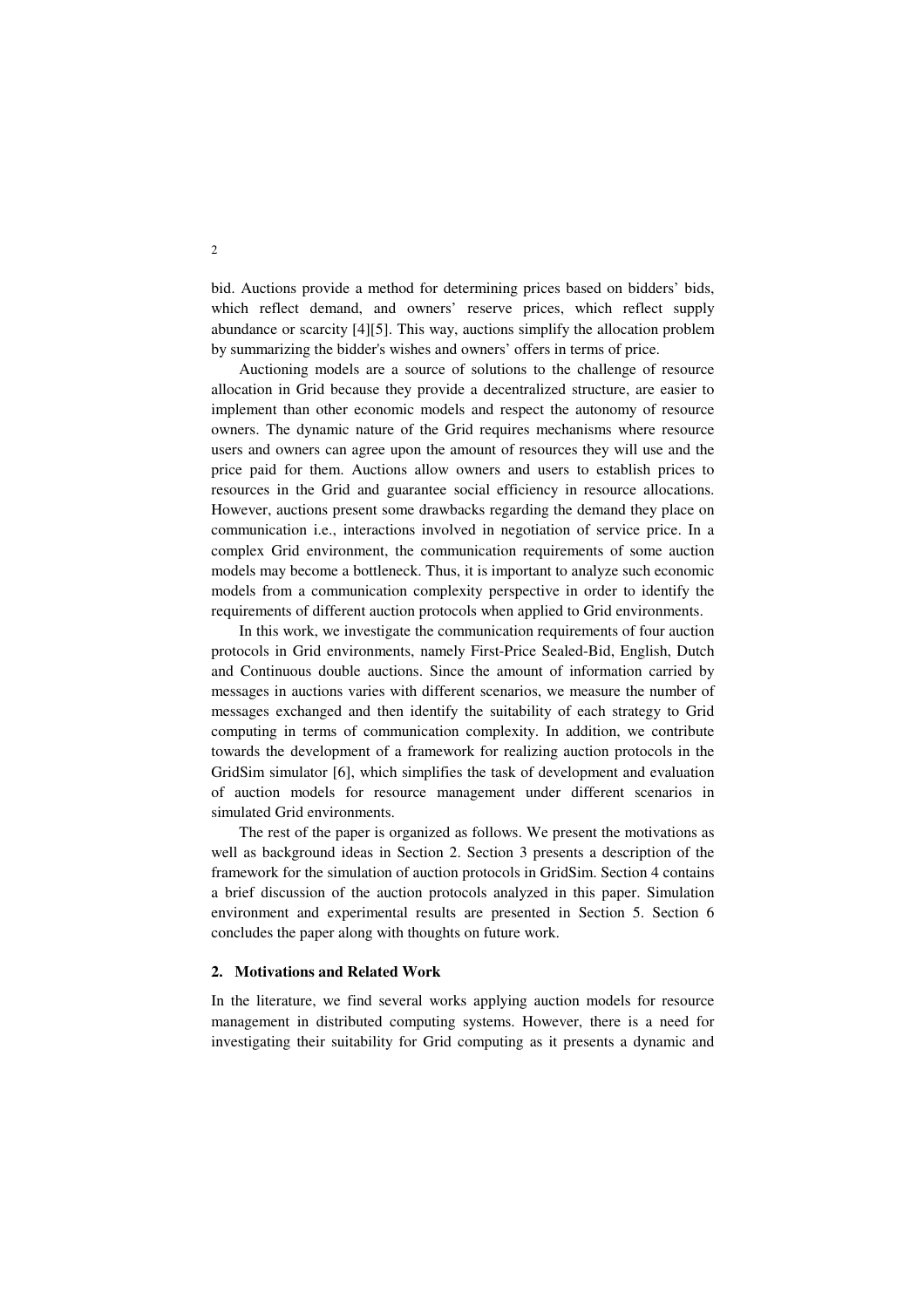large-scale computing environment for sharing resources distributed across multiple administrative domains [7]. Such analysis can take into account several criterions such as social efficiency, equilibrium and complexity of auction protocols. Another important study is on their requirements of communication when applied to Grid environments.

Grosu and Das [8] present an analysis of First-Price auction, Vickrey auction and Double auction. The work in [11] presents an analysis of three different Double auction protocols. The aim of these works is to analyze the suitability of auction protocols to resource allocation in Grids; the analysis is performed from the perspective of both users and providers. Experimental results support that First-Price auctions favor providers, Vickrey auctions favor users, and Double auctions favor both. The analysis takes into account user payments, resource profits, and resource utilization. The work in [5] presents a series of factors to consider when choosing an auction model to use. The auction mechanisms taken into account comprise the receiving of bids, the manner in which information is revealed and its quantity, and how the auction is cleared. Mathias *et al.* [9] use an approach similar to the one present in this work, in which a broker is the auctioneer and resources are the bidders that bid for the execution of jobs. The performance of a First-Price sealed auction is measured considering queue time, runtime, and makespan. However, none of these works consider the demand of communication and its complexity.

Shen *et al.* [10] propose an adaptive negotiation approach for Grid computing. By following this approach, the system can adapt to computation needs by changing the models currently in use. In this regard, communication could be one of the factors used to alternate from a model to another. In this context, it will be interesting to investigate the communication requirements of different auction models, which agents can take into account when choosing a suitable protocol.

#### **3. Design of the Auction Framework**

The main participants in an auction are the seller, the auctioneer and the buyers. Figure 1 presents an example of reverse auction for Grid computing in which users are buyers, brokers are auctioneers and resource providers are sellers. In reverse auctions, the buyer starts the auction and the sellers bid to sell a service to the buyer. In such a case, a Dutch auction becomes ascending. Hereafter, we use the terms users to buyers, auctioneer to refer to the broker and bidders to resource providers. Although we use reverse auctions in this paper, the framework is generic and provides means for normal auctions to be conducted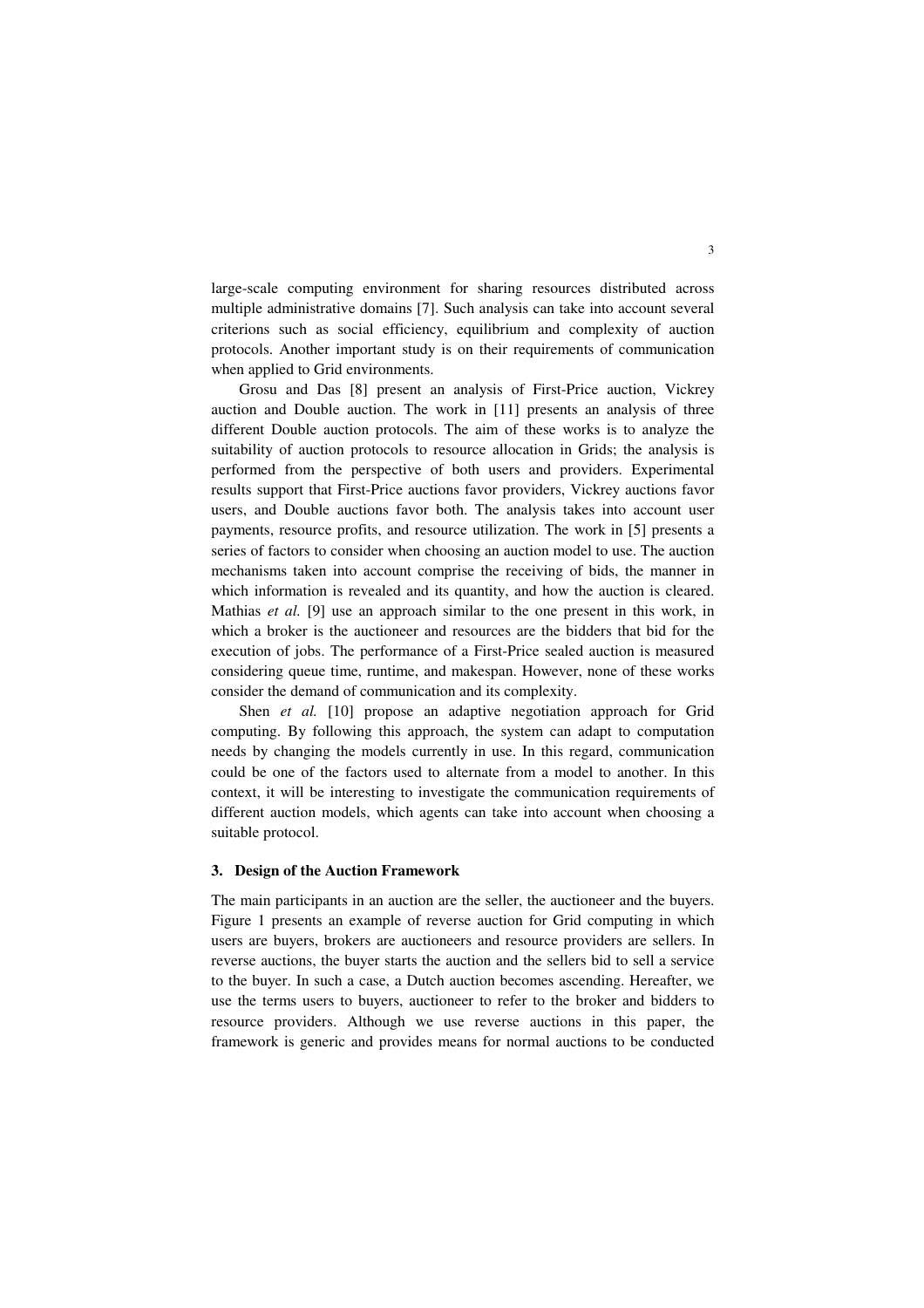on behalf of service providers.

Initially, the user submits jobs to her broker. In the Grid, a broker is responsible for submitting, managing and monitoring the execution of jobs on the user's behalf. The broker creates an auction and sets additional parameters of the auction such as job length, the number of auction rounds, the reserve price and the policy to be used (e.g. English, Dutch or any other auction policy implemented by the user). As the broker also plays the role of auctioneer, it posts the auction to itself; otherwise, the auction would be posted to an external auctioneer. The auctioneer informs the bidders that a Dutch auction is about to start. Then, the auctioneer creates a call for proposals (CFP), sets its initial price, and broadcasts the CFP to all the bidders. Resource providers formulate bids for selling a service to the user to execute her job. In the example, at the first time that bidders evaluate the CFP, they decide not to bid because the price offered is below what they are willing to charge for the service. This leads the auctioneer to increase the price and send a new CFP with the new price. This process continues until a bidder who is willing to accept the offer made by the auctioneer makes a bid. In the example, a bidder decides to bid in the second round. The auctioneer clears the auction according to the Dutch policy specified beforehand. Once the auction clears, it informs the outcome to the user and the bidders.



Based on this model of auctions, we have designed and implemented a generalized auction framework that allows users to develop and evaluate auction protocols for resource management in Grids by using GridSim Grid simulator.

The main classes that compose the auction framework are (Figure 2):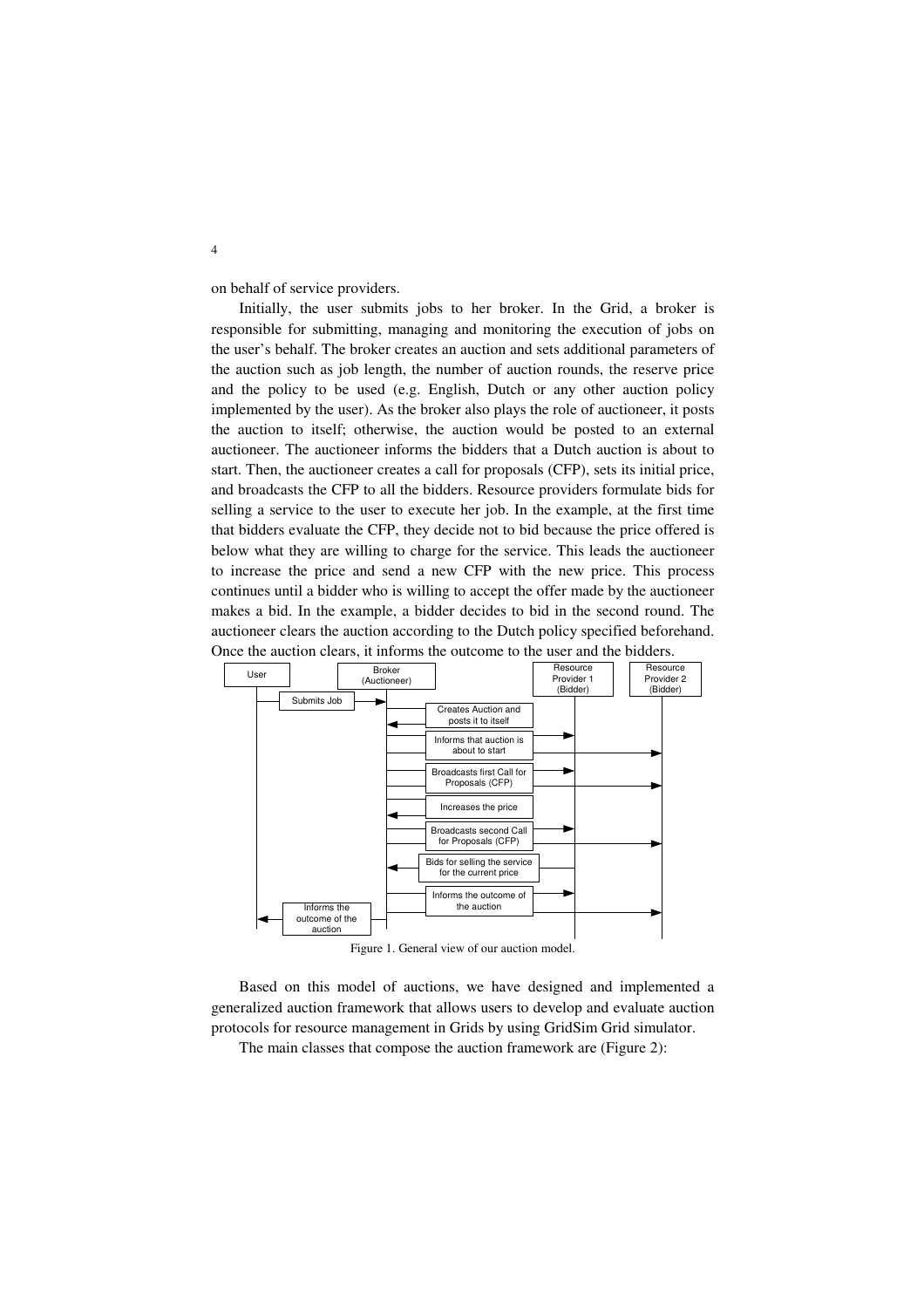- **Auctioneer:** This class extends GridSim entity and implements the basic behavior of an auctioneer. An auctioneer may involve in multiple auctions, send call for proposals, receive bids, maintain a list of the auctions, and remove them when they clear.
- **Auction:** An auction contains attributes that are common to every auction.
- **OneSidedAuction:** This class extends Auction and defines methods for auctions that accept only bids, unlike double auctions that accept asks and bids.



Figure 2. A class diagram of the auction framework.

- **DoubleAuction:** This abstract class defines the basic behavior for a double auction. A double auction accepts asks and bids, and tries to match them.
- **AuctionObserver:** To participate in auctions, a bidder uses an observer. The bidder forwards messages to her AuctionObserver. The observer has a responder that is responsible for implementing the bidder's side of the auction.
- **Responder:** A class that implements this interface defines the bidder's policy and deals with messages received during the auction process.

## **4. Auction Protocols**

This section presents a brief overview of the auction protocols examined in this work. In the description of these protocols, we consider that the auction is conducted on behalf of the seller. These auction protocols include:

**English Auction (EA):** This [12] is an ascending auction in which the auctioneer tries to find the price of a good by proposing an initial price below the supposed market value and slowly raising the price until no bidder is interested in paying the current price for the good. Then the best past bid is chosen.

**Dutch Auction (DA):** This [12] is a descending auction and differs from the English auction in the sense that the auctioneer starts by issuing a call for proposals with a price much higher than the expected market value. The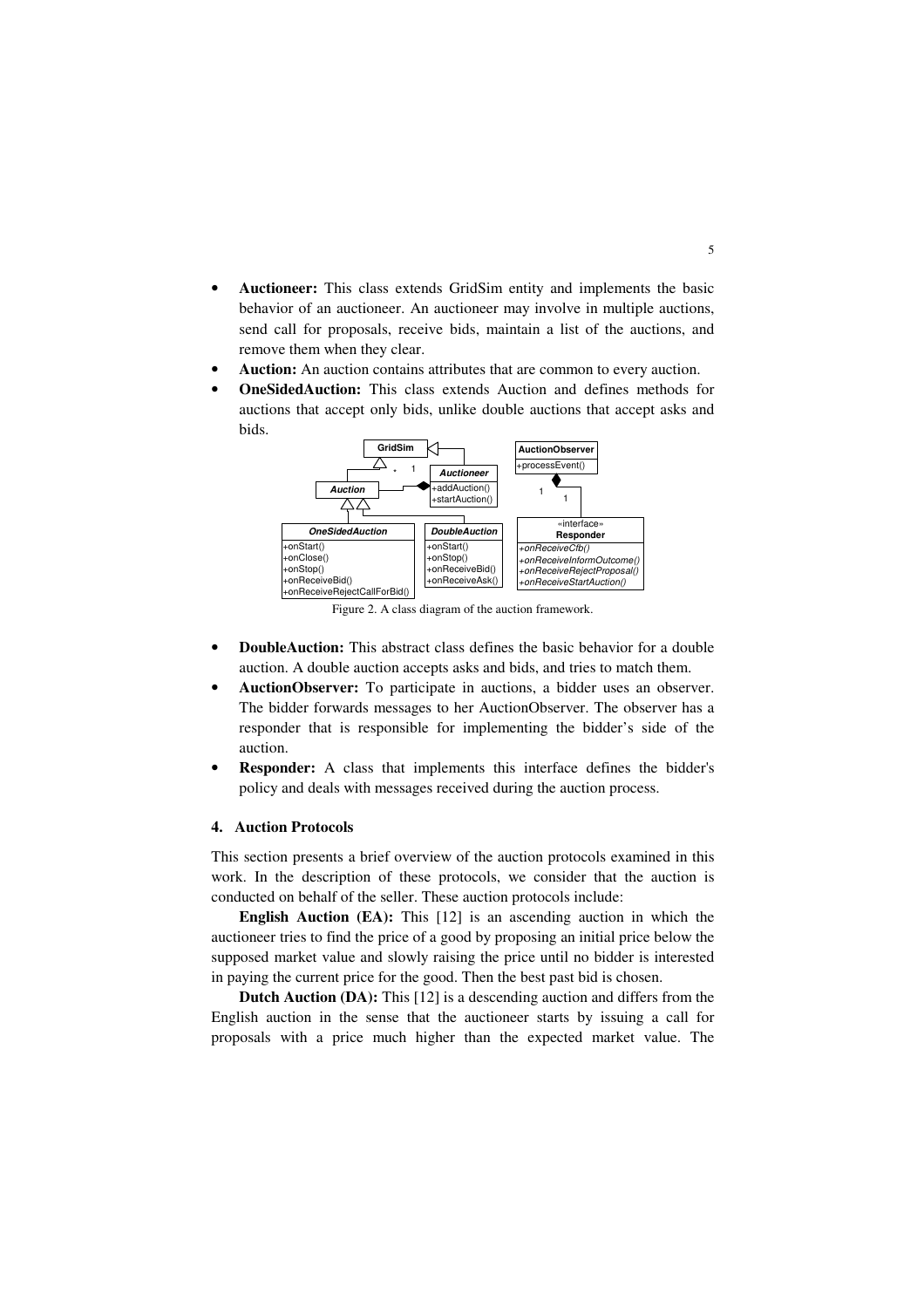auctioneer then gradually decreases the price until some bidder shows interest in taking the good for the price announced.

**First-Price Sealed Auction (FPSA):** In our implementation of the First-Price sealed auction, bidders are not aware of each other's offers. In addition, it is a single round auction. When bidders receive a call for proposals, they can verify the minimum price and either decide to bid or not to bid for the good. The auctioneer waits a given time for the bids and then allocates the good to the bidder who has valued the good the most.

**Continuous Double Auction (CDA):** The Continuous double auction [13] works with a system of bids and asks. The price is found by matching asks and bids. The auctioneer accepts asks and bids and tries to match them. The auctioneer informs the price to the bidder and the seller when a match is made.

## **5. Simulation Environment and Experimental Results**

Our experiments consider that auctions are all-to-all; that is, all auctioneers send messages to all possible bidders in the Grid. In our first simulation, a user submits applications (jobs) to her broker, which in turn initiates an auction for each job, similar to the example presented in the Section 3. We use reverse auctions here. Therefore, resource providers are the bidders and they bid for executing jobs. Since the auctioneer tries to find the lowest bid, an English auction becomes descending (with the auctioneer sending call for bids with the price set to the maximum amount of budget allocated to the task) while a Dutch auction becomes ascending (starting with the initial price set to the minimum amount of budget allocated to the task). The First-Price sealed auction starts with the announced price set to the maximum budget provided to the task whereas the auctioneer allocates the job to the provider that has made the lowest bid.

We simulated configurations of 1, 5, 10, 20, 30, 40 and 50 resources, each with 1000 MIPS (million instructions per second) processing capacity. The configurations have 2, 10, 20, 40, 60, 80 and 100 users respectively. The cost per second of CPU is uniformly distributed from 5 to 10. The limit of auction rounds for English and Dutch is set to 10 and each round with timeout of 1 minute. The First-Price sealed auction has only one round. Each user generates 10 jobs uniformly distributed in an interval of 5 hours. The job length follows a uniform distribution from 2000 to 5000 MIs (Millions of Instructions). A user receives a budget uniformly distributed between 300 and 900 to spend with the execution of jobs. We consider that a user wishes to spend from a minimum of 10% to a maximum of 100% of this budget to have her jobs executed. To choose the price paid to execute a job, the user utilizes her budged proportional to the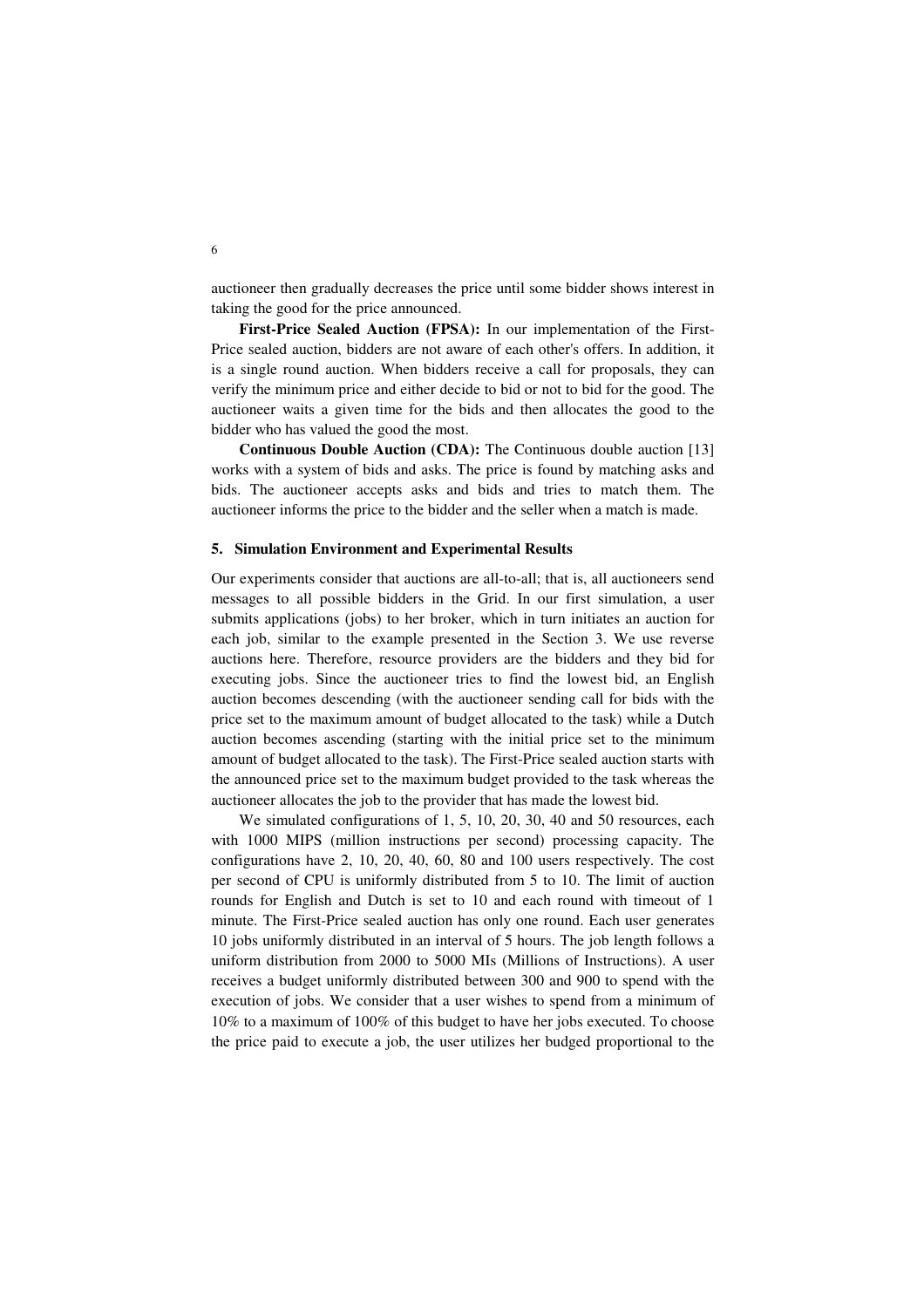length of the jobs.

A bidder (resource provider) bids depending on the job length and auction scenario. The bidder evaluates the cost to execute the job and applies an expected marginal profit that follows a uniform distribution from 1% to 50%. The bidder decides to bid if the price announced by the auctioneer is greater than the sum of her cost and marginal profit. In English and Dutch auctions, the price set in the bid is the price announced by the auctioneer whereas in First-Price sealed and Continuous double auctions, the price inserted into the bid is the price initially estimated by the bidder.



Figure 3. The communication demand of different protocols.

In Continuous double auctions, the auctioneer matches asks and bids. The auctioneer maintains a list of asks ordered in a decreasing order and a list of bids ordered in an increasing order. When the auctioneer receives an ask she proceeds as follows:

- 1. She compares it with the first bid of the list. If the price in the ask is greater than or equal to the bid's value, it informs that seller and bidder can trade at the price  $(p$ rice ask + price bid) / 2)
- 2. Otherwise, the auctioneer adds the ask in the list.

If the auctioneer receives a bid, she does the following:

- 1. She compares it with the first ask of the list. If the price in the ask is greater than or equal to the bid's value, it informs that seller and bidder can trade at the price  $(\text{price ask} + \text{price bid})$  / 2).
- 2. Otherwise, the auctioneer adds the bid in the list.

Figure 3 shows the number of messages exchanged for the different configurations of resources in each kind of auction. Figure 4 presents the number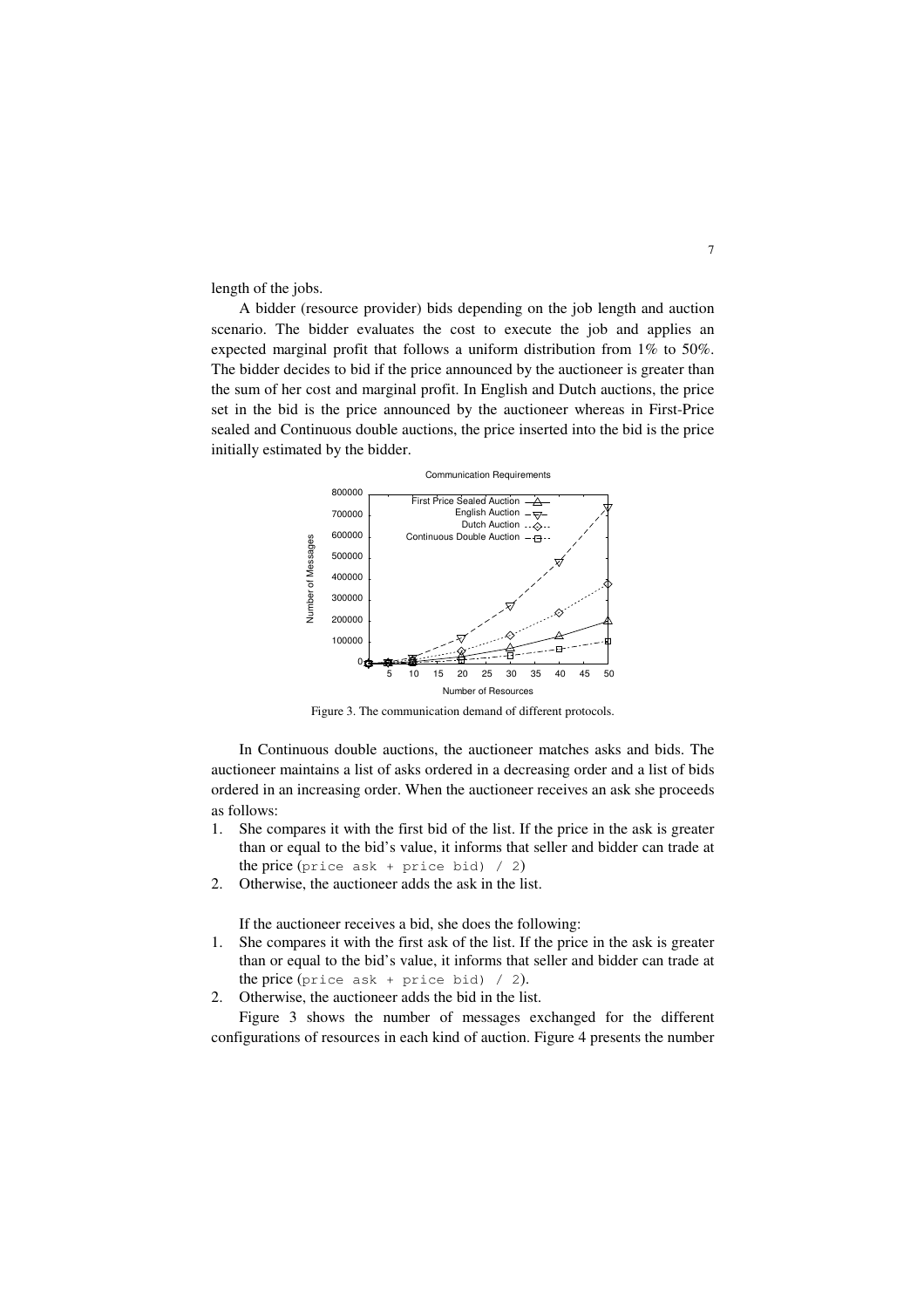of messages grouped by category when the environment has 30 resources and 60 users. The English auction is the model that involves the greatest number of messages, followed by the Dutch auction. The First-Price Sealed auction model presents less requirements of communication mainly because it has just one round. The protocol that performs better and has less communication demand is the Continuous double auction. The English auction model presents a higher number of messages because multiple bidders can bid in a single round, even though it considers only the first bid in each round and discards the others. The Dutch auction presents fewer messages because bidders do not bid while they are not interested in the price. The performance of the English auction is also related to the starting price and the price setting mechanism because it may start at a price very distant from the final one and can take several rounds to achieve it. We notice that the First-Price Sealed auction presents a good performance because the auctioneer may start the auction signaling a maximum price and expecting whatever price below the suggested price. However, it may compromise the social welfare of the system by excessively benefiting users.

Messages Exchanged in Each Auction Model



Figure 4. Number of messages exchanged in each auction model.

We have also measured the percentage of budget that users spent in each auction model. Figure 5 (a) presents the amount of budget used in the different auctions. Both English and Dutch auctions present similar performance, while the First-Price sealed allows a user to spend less of her budget. This is due to the bidders being able to choose any price below the one announced. The Continuous double auction generally encourages users to set higher prices as it leads to quick clearance. It is argued that this protocol compensates both bidders and sellers [8]. Therefore, to evaluate whether the Continuous double auction provides better profits to bidders, we measure the percentage of profit made by resource providers. The results shown in Figure 5 (b) demonstrate that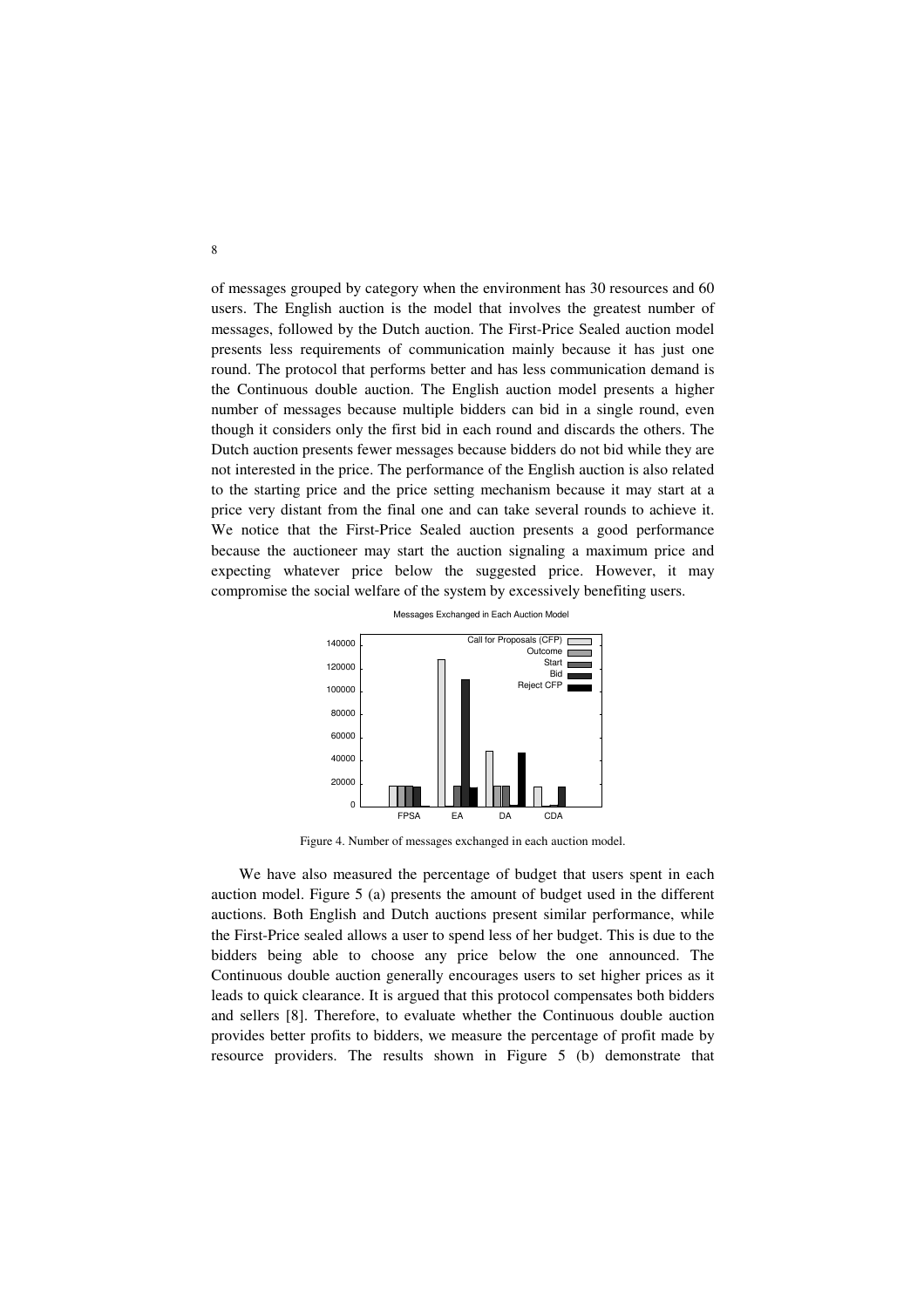Continuous double auction provides higher profit to providers. In addition, we conclude that First-Price sealed benefits whereas offers the lower profit to providers.



Figure 5. (a) Percentage of aggregated budget spent by users in each auction model. (b) Percentage of aggregated profit made by resource providers.

#### **6. Summary and Conclusion**

We presented an investigation on the communication requirements of First-Price sealed, English, Dutch, and Continuous double auctions for resource allocation in Grid computing environments. We have carried out experiments that demonstrate that English auctions present higher communication requirements while Continuous double auctions present least demand of communication. In addition, we demonstrated that English and Dutch auctions lead to the same final prices, even though the number of rounds required might differ.

In addition, we have developed an auction framework that simplifies setting up of performance evaluation experiments in a Grid simulator called GridSim. An example of the use of such framework was presented.

In the future, we plan to improve our experiments by considering the social welfare in the system. In addition, we want to analyze which auction models are better in this regard, which ones benefit providers and which ones benefit consumers and in what scenarios. We also would like to investigate whether it is possible to develop agents that automatically choose one out of a set of auction protocols according to the peculiarities of the Grid environment.

We also plan to carry out further experiments in which auctions are posted in markets and bidders select the auctions in which they are interested. We would like to analyze the communication demand in such scenarios.

## **Acknowledgments**

We thank Anthony Sulistio and Srikumar Venugopal from the University of